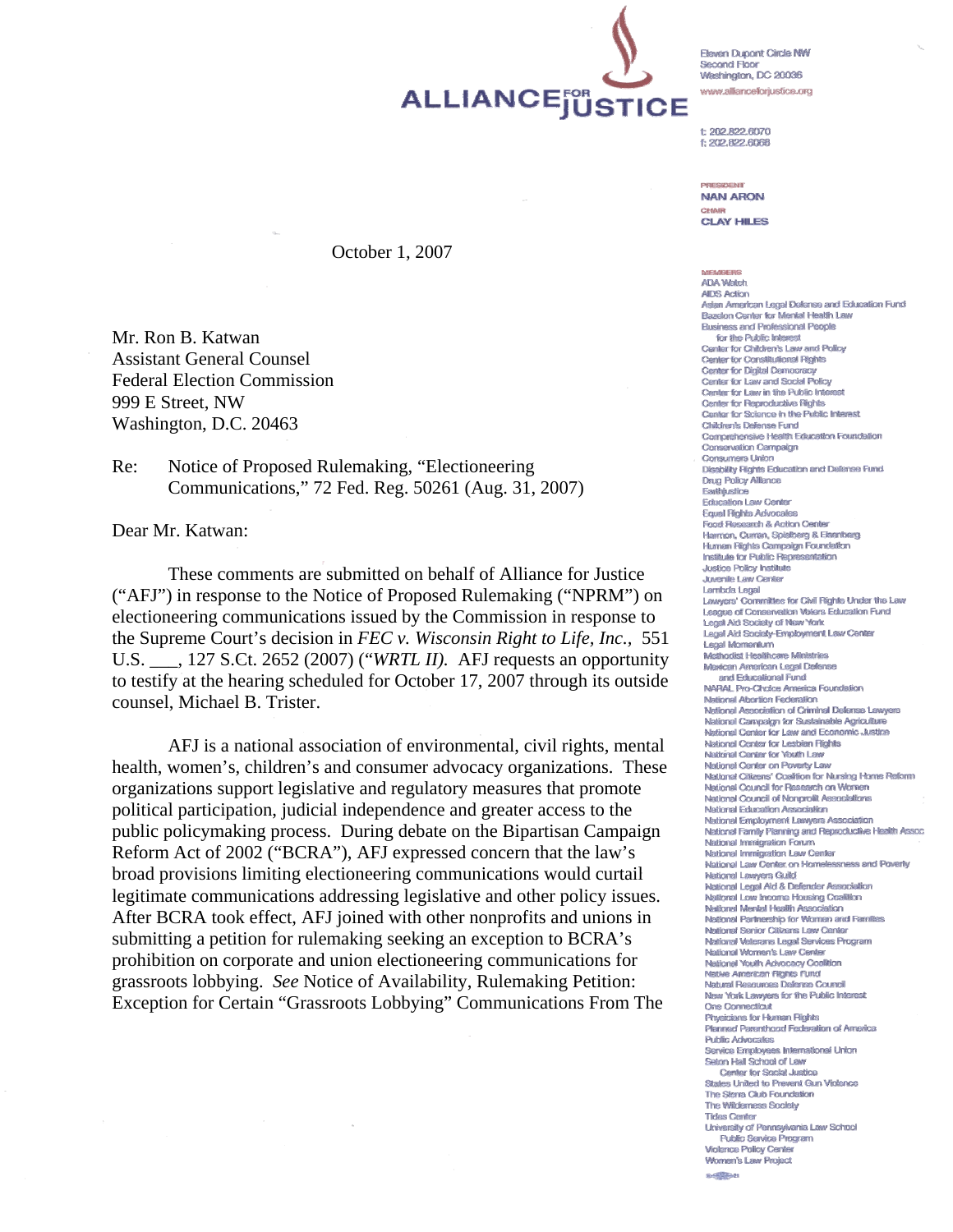$\overline{a}$ 

Definition of "Electioneering Communications," 71 Fed. Reg. 13557 (March 16, 2006).AFJ also appeared as *Amicus Curiae* in *Wisconsin Right to Life, Inc. v. Federal Election Commission,*  546 U.S. 410 (2006) (*per curiam*), and *WRTL II*, supporting rulings that would protect speech by advocacy organizations under the First Amendment.

 Before addressing the substance of the NPRM, we wish to raise a concern regarding the time frame for concluding this rulemaking. Under the current schedule for Presidential caucuses and primaries, BCRA's first black-out window will begin on December 14, 2007, thirty days before the scheduled date of the Iowa caucuses, and could begin earlier.<sup>1</sup> Also, the BCRA blackout windows will begin in early January, 2008 for the Congressional primaries in Illinois (February 5, 2008) and Maryland (February 12, 2008). Since the Commission's regulations are subject to a thirty-day Congressional review period before they may take effect, and the hearing in this rulemaking is scheduled for October 17, 2007, this leaves little time for the Commission to consider and resolve the issues presented.2

 Rather than rushing to meet the tight time frame available, the Commission should consider the following alternative steps. The Commission could, for example, issue the final regulation with a short  $E \& S$ , which could be supplemented at a later date. Or, as proposed by Commissioner von Spakovsky in a similar situation, *see* Agenda Document No. 06-53 for Meeting of August 29, 2006 (proposing temporary regulation creating grassroots lobbying exception to electioneering communication prohibition), it could issue a temporary regulation to take effect immediately, with a final regulation to be issued when the full rulemaking process is completed. Finally, the Commission could announce that, as a matter of enforcement policy, it will give retroactive effect to any final regulation that it issues after the BCRA periods kick in with respect to the 2008 election cycle. While this approach would not provide timely detailed guidance to the regulated community, if this announcement were made prior to December 14, 2007, it would at least reduce the chilling effect from the absence of any guidance.

I

#### The Commission Should Adopt Alternative 2

<sup>&</sup>lt;sup>1</sup> Several states have already scheduled presidential selection procedures prior to the Iowa caucuses, including West Virginia (January 1 -14, 2008), Wyoming (January 5, 2008), and the District of Columbia (January 8, 2008). The application of BCRA § 203 to these procedures is unclear at this time.

<sup>&</sup>lt;sup>2</sup> The schedule for this rulemaking allows less than four weeks between the oral hearing and the date on which the final regulation must be transmitted to Congress if it is to take effect in time for the Iowa caucuses. In contrast, in the Commission's first rulemaking on electioneering communications, which was conducted pursuant to a statutorily mandated deadline, the hearing was held on August 28-29, 2002 and the final regulation was transmitted to Congress six weeks later on October 11, 2002. In the second electioneering communications rulemaking, undertaken in response to judicial decisions striking down several of the original BCRA regulations, the hearing was held on October 20, 2005 and the final regulation was transmitted nearly eight weeks later on December 15, 2005. It seems unlikely that the Commission will need less time to resolve the more complex issues raised in this rulemaking.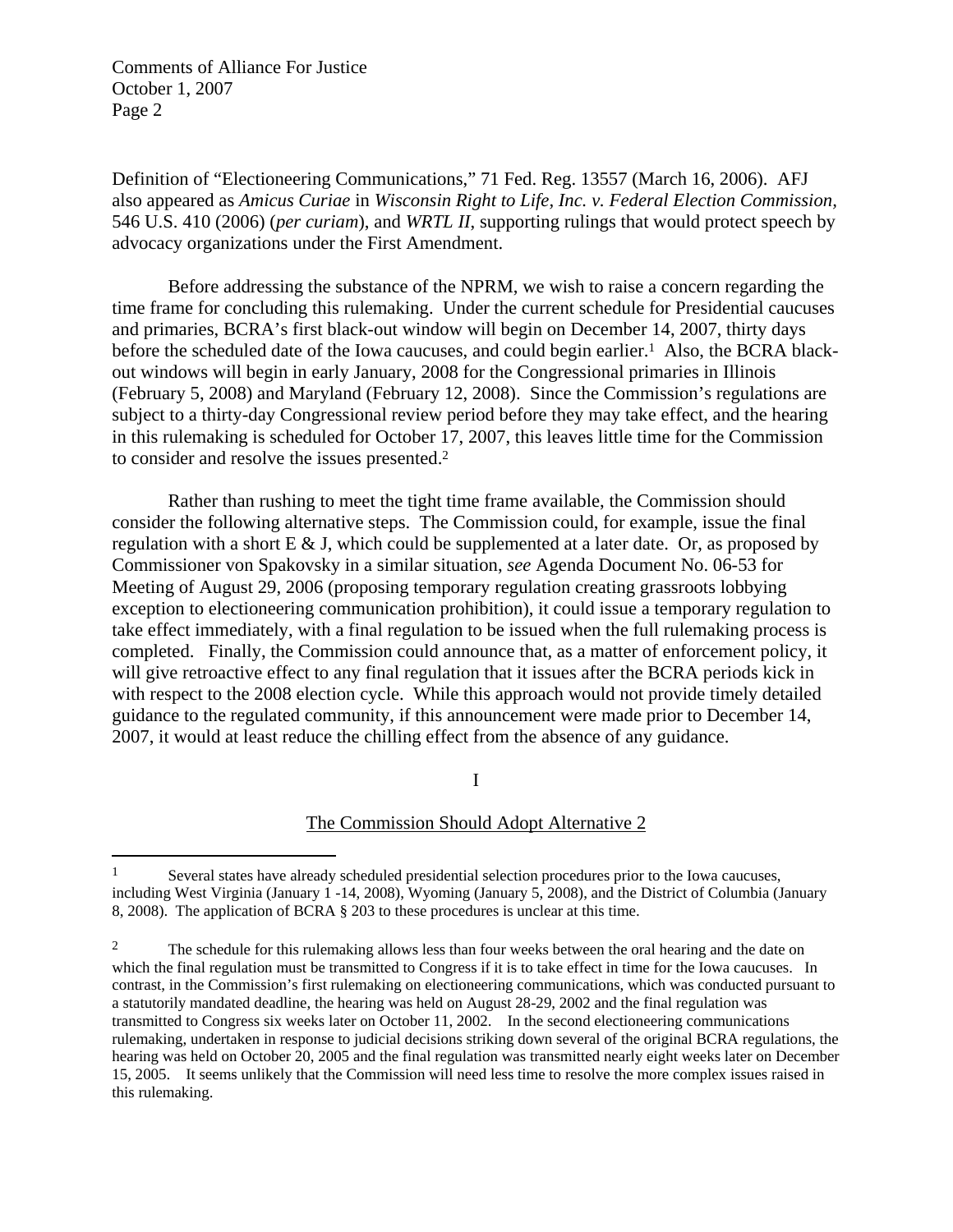$\overline{a}$ 

 AFJ supports the adoption of Alternative 2 because it has the advantage of applying a single definition of "electioneering communications" for all regulatory purposes, rather than using different definitions for different provisions. This approach also would result in treating alike all persons and entities who wish to engage in broadcast communications prior to elections.

 As set out in the NPRM, the principal differences between Alternative 2 and Alternative 1 are that the Alternative 2 would make it unnecessary for corporations and labor organizations to report their permissible electioneering communications and it would also narrow the circumstances under which permissible electioneering communications might be regulated as coordinated communications. The difference with respect to coordinated communications is insignificant, however, because even under Alternative 2 permissible electioneering communications would still fall within the fourth content standard of the current regulation defining coordinated communications. *See* Reg. § 109.21(c)(4).

 AFJ recognizes that the reporting requirements in BCRA § 201 were upheld against a facial First Amendment challenge in *McConnell v. FEC,* 540 U.S. 93, 194-202 (2003), and that the as-applied constitutional challenge in *WRTL II* was limited to the flat prohibition on corporate electioneering communications in BCRA § 203. However, these cases did not address, let alone resolve, the issue now facing the Commission. *McConnell* upheld section 203's reporting requirements for broadcast advertisements which were the functional equivalent of express advocacy, not the genuine issue ads addressed in *WRTL II* and this rulemaking*.*  Furthermore, since BCRA's reporting requirements apply to all broadcast ads that fit within the definition of "electioneering communications," including ads that do not fall within the "functional equivalency" test adopted in *WRTL II*, it is unclear whether Congress would have intended individuals and entities to report on communications that do not satisfy this constitutional standard.3 In light of the constitutional questions raised by requiring disclosure of broadcast issue ads, Congress, not the Commission, should make the initial determination whether or not to require reporting in this context.

 Finally, since reporting of electioneering communications prior to *WRTL II* was largely limited to individuals and a small number of unincorporated entities, it is unclear whether, and if so how, Congress would want to apply the reporting requirements with respect to the full range of corporations and labor organizations which may now pay for electioneering communications under some circumstances. As we discuss in Part IV of these comments, application of the

<sup>3</sup> BCRA § 401, the statute's severability provision, states that if any provision of the statute, or the application of any provision, is held to be unconstitutional, the remainder of the statute, and their application to any person or circumstance, shall not be affected by the holding. As a result of this provision, the Supreme Court's decision in *WRTL II* leaves in tact all of the other provisions of the statute, which might not have been the case under prevailing case law in the absence of such a provision. In this rulemaking, however, the question is not whether BCRA § 201 may still be enforced as a constitutional matter, but whether the electioneering communications reporting requirements should be applied to a type of broadcast advertisement which was not even recognized under the original statute. BCRA § 401 has no bearing on this issue.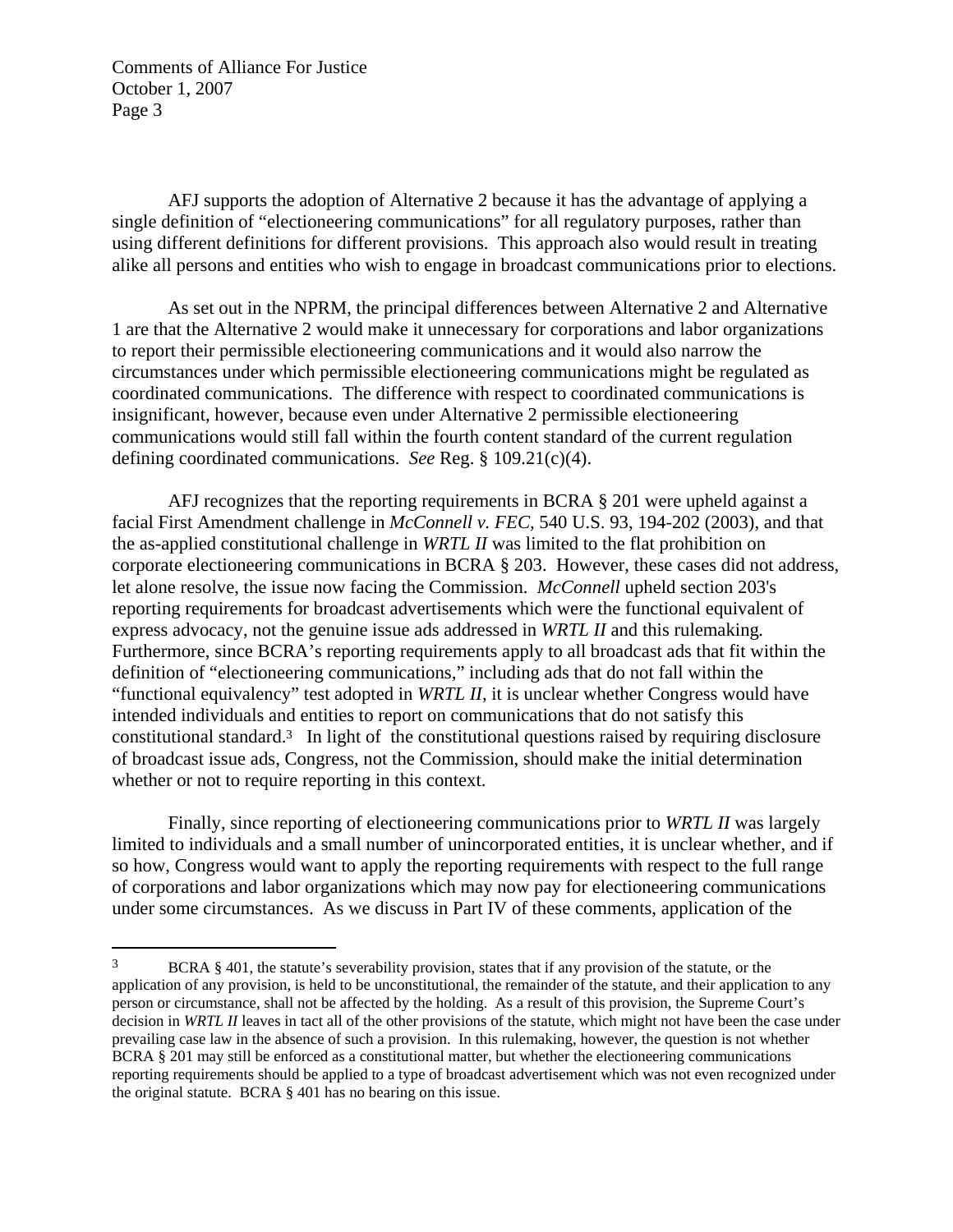current reporting rules to permissible electioneering communications by nonprofit corporations raises policy and administrative questions for which the Commission has received no legislative guidance. The Commission would be well within its discretion to wait until Congress has time to address these questions by adopting Alternative 2.

II

# The General Rule Set Forth In The NPRM Improperly Shifts The Burden of Proof to Corporations and Unions and Does Not Include Important Elements of the Rule Announced By The Supreme Court

 The NPRM proposes the same substantive requirements to define the constitutionally mandated exclusion recognized by the Supreme Court in *WRTL II* for both Alternative 1 and Alternative 2. The proposal includes a general rule and two safe harbor exclusions. In this section, we address the general rule under which corporations and labor organizations could make an electioneering communication to those outside the restricted class if the communication "is susceptible of a reasonable interpretation other than as an appeal to vote for or against a clearly identified Federal candidate," Prop. Reg. § 114.5(a) (Alternative 1), or the communication falls within an exception to the basic definition of electioneering communication which uses the same standard. Prop. Reg.  $\S$  100.29(c)(6) (Alternative 2). This language is problematic both in what it says and what it does not say.

 1. Both Alternative 1 and Alternative 2 are extremely troublesome because they suggest that the burden of proof rests on any corporation or union that seeks to rely on the constitutional exclusion. Thus, a corporation or labor organization could not make an electioneering communication outside its restricted class under Prop. Reg. § 114.15(a) unless the corporation or union is able to establish that the communication is subject to a reasonable interpretation other than as an appeal to vote for or against a clearly identified candidate. In Alternative 2, the NPRM proposes to include the WRTL standard as an "exception" to the definition of electioneering communication, rather than as part of the basic definition in Reg. § 100.29(a), which similarly suggests that the burden is on the corporation or union to show its communication is not protected.

 In the Supreme Court, the Commission argued vigorously that the district court had erred by placing the burden on the government to establish that WRTL's ads were not protected, rather than on the organization to show that the ads were protected. *See* Brief of Appellant Federal Election Commission in Nos. 06-969 and 06-970 (O.T. 2006), 28. AFJ argued, however, that the Commission's position misstated the Court's long-standing jurisprudence regarding the burden of proof in constitutional cases, *see* Brief *Amicus Curiae* On Behalf Of The Alliance For Justice, 15-18, and Chief Justice Roberts emphatically agreed: "Under strict scrutiny, the *Government* must prove that applying BCRA to WRTL's ads furthers a compelling interest and is narrowly tailored to achieve that interest." 127 S.Ct. at 2664 (emphasis in original).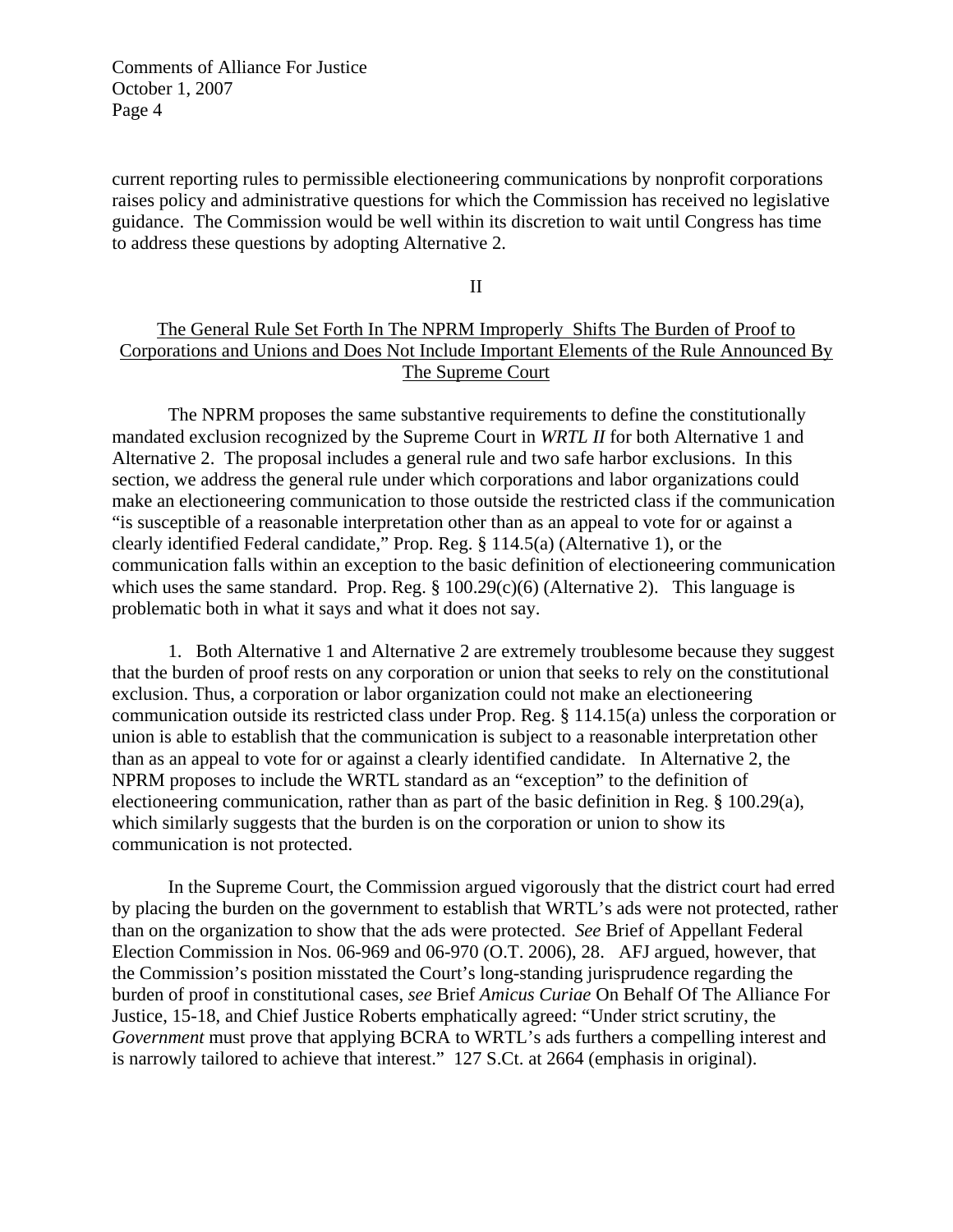$\overline{a}$ 

 Consistent with this ruling, Chief Justice Roberts articulated the applicable constitutional standard in a way which places the burden squarely on the Commission if it wishes to challenge a broadcast ad under BCRA § 203; a court, he stated, should find that an ad is the functional equivalent of express advocacy "only if the ad is susceptible of no reasonable interpretation other than as an appeal to vote for or against a specific candidate." 127 S.Ct. at 2667. As a consequence of this holding, a respondent charged with violating BCRA § 203 may not be required to come forward with an acceptable interpretation of its ad, but the Commission must show that there is no reasonable interpretation of the ad other than an unacceptable one. And, in close cases, the Commission should find against a violation for, as Chief Justice Roberts also put it, " in a debatable case, the tie is resolved in favor of protecting speech," 127 S.Ct. at 2669 n. 7, not in favor of censorship, as the proposed regulation suggests.

 The Commission should rewrite its proposed rule along the lines suggested in section 3 of this part in order to conform to Justice Roberts' language and should make clear in the final E & J that the burden of proof will be on the Commission at all stages of a case challenging a particular communication under BCRA § 203.4

 2. In addition to misstating the basic constitutional rule adopted in *WRTL II*, the general rule proposed in the NPRM omits important elements of the Supreme Court's plurality opinion that give meaning to its constitutional standard. The Court made clear, for example, that in determining whether a communication is the functional equivalent of express advocacy, neither the speaker's intent nor the actual effect of the communication is relevant: "To safeguard [the liberty protected by the First Amendment], the proper standard for an as-applied challenge to BCRA § 203 must be objective, focusing on the substance of the communication rather than amorphous considerations of intent and effect." 127 S.Ct. at 2666. The Court further stated that in determining whether a communication is constitutionally protected it is the language of the ad that is determinative and "contextual factors ... should seldom play a significant role in the inquiry." 127 S.Ct. at 2669. Finally, as a corollary to the foregoing rules, the Court made clear that any inquiry into whether an ad is protected "must entail minimal if any discovery, to allow parties to resolve disputes quickly without chilling speech through the threat of burdensome litigation." 127 S.Ct. at 2666; *see also id.* at 2669 and 2669 n.7.

 These repeated warnings by the Supreme Court regarding as-applied judicial challenges to BCRA § 203 are as, or even more, salient with respect to the Commission's own efforts to enforce BCRA § 203. In order to allow for speedy resolution of complaints under BCRA § 203 without full-blown factual investigations into contextual factors of the kind rejected by the Court, the standard adopted by the Commission should include each of the above elements of the *WRTL II* decision. In addition, the Commission should consider developing a procedure under which

<sup>&</sup>lt;sup>4</sup> The burden of proof may be particularly important in enforcement cases before the Commission. At the RTB stage of any enforcement proceeding, the burden should not be on the respondent corporation or union to demonstrate the existence of a reasonable interpretation of its communication other than an appeal to vote for or against a candidate. Rather, the burden should be on the Office of General Counsel to demonstrate that no such reasonable interpretation exists before the Commission may authorize an investigation to go forward.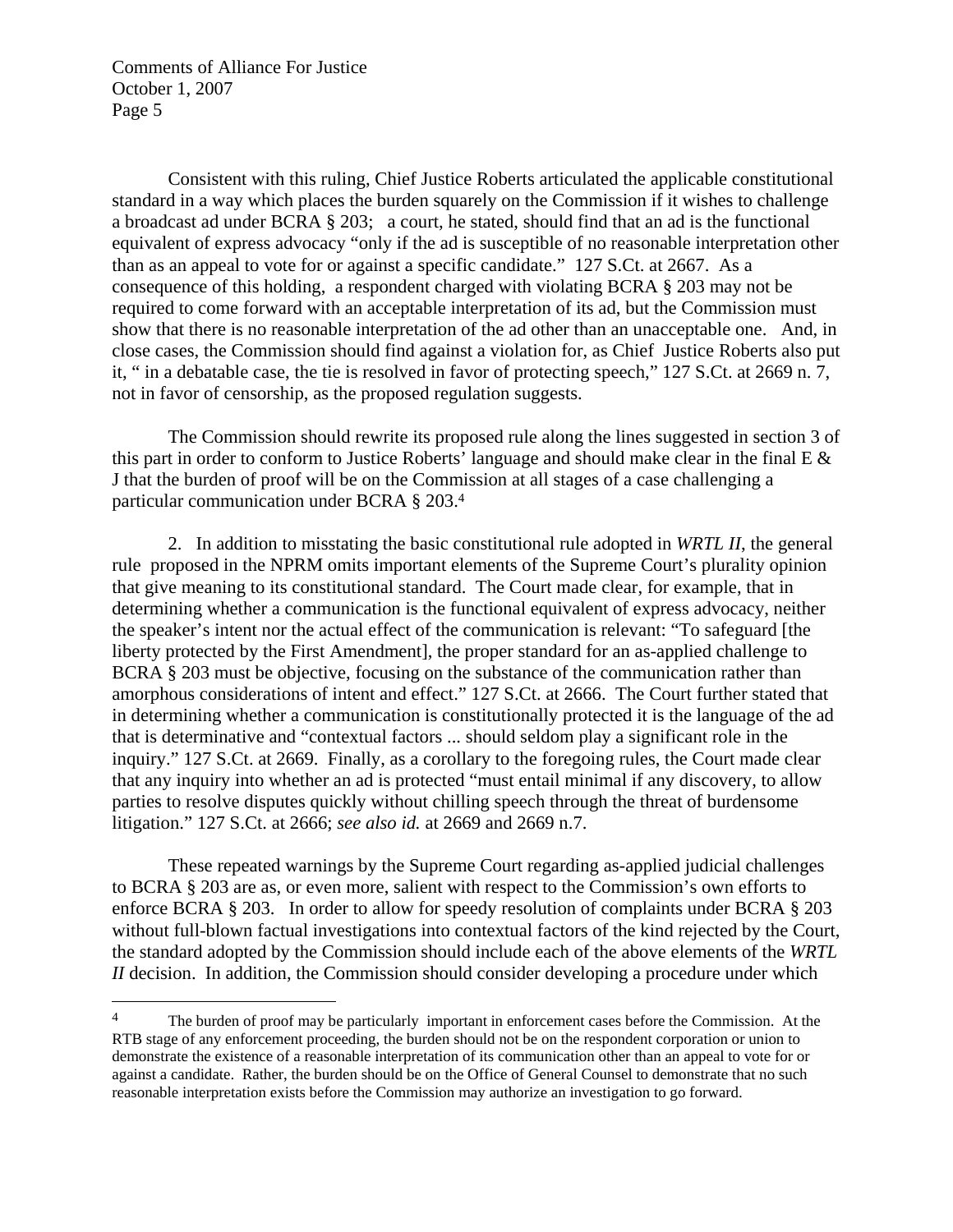corporations and labor organizations could obtain pre-enforcement review of their proposed electioneering communications on an expedited basis.

 3. In order to effectuate fully the Supreme Court's decision in *WRTL II* as set forth above, AFJ proposes the following revisions to the general rule proposed in the NPRM:

# Alternative 1 - Prop. Reg. § 114.15(a)

*Permissible electioneering communications.* Corporations and labor organizations may make an electioneering communication, as defined in 11 CFR 100.29, to those outside the restricted class without violating the prohibition contained in 11 CFR 114.2(b)(3) unless the communication is susceptible of no reasonable interpretation other than as an appeal to vote for or against a clearly identified Federal candidate taking into account the words of the communication and not its intent or actual effect and, except in unusual circumstances, without regard to external factors such as the timing of the communication and the corporation's or labor organization's separate activities in support of or opposition to a candidate identified in the communication.

Alternative 2 - Prop. Reg. § 100.29(a)(4)

Is susceptible of no reasonable interpretation other than as an appeal to vote for or against a clearly identified Federal candidate taking into account the words of the communication and not its intent or actual effect and, except in unusual circumstances, without regard to external factors such as the timing of the communication and the corporation's or labor organization's separate activities in support of or opposition to a candidate identified in the communication. A communication shall not satisfy this section if it meets the requirements of either paragraph  $(c)(6)(i)$  or  $(ii)$  of this section: ....

III

# The Proposed Safe Harbor For Grassroots Lobbying Is Too Narrowly Framed

 The NPRM's proposal for a grassroots lobbying safe harbor is a useful approach to achieving constitutional protection for nonprofit advocacy communications without the necessity of full-blown factual inquiries of the kind which the Supreme Court stated should be avoided. Rather than making it possible to resolve specific cases quickly and without extensive factfinding, however, the safe harbor in the NPRM is so narrow that it would in most cases simply shift the focus of inquiry back to the general rule of "express advocacy equivalency". The safe harbor should be revised, therefore, as follows.

 Structure of the Safe Harbor. The NPRM states that "a communication would qualify for the proposed safe harbor for grassroots lobbying communications only if it satisfies all four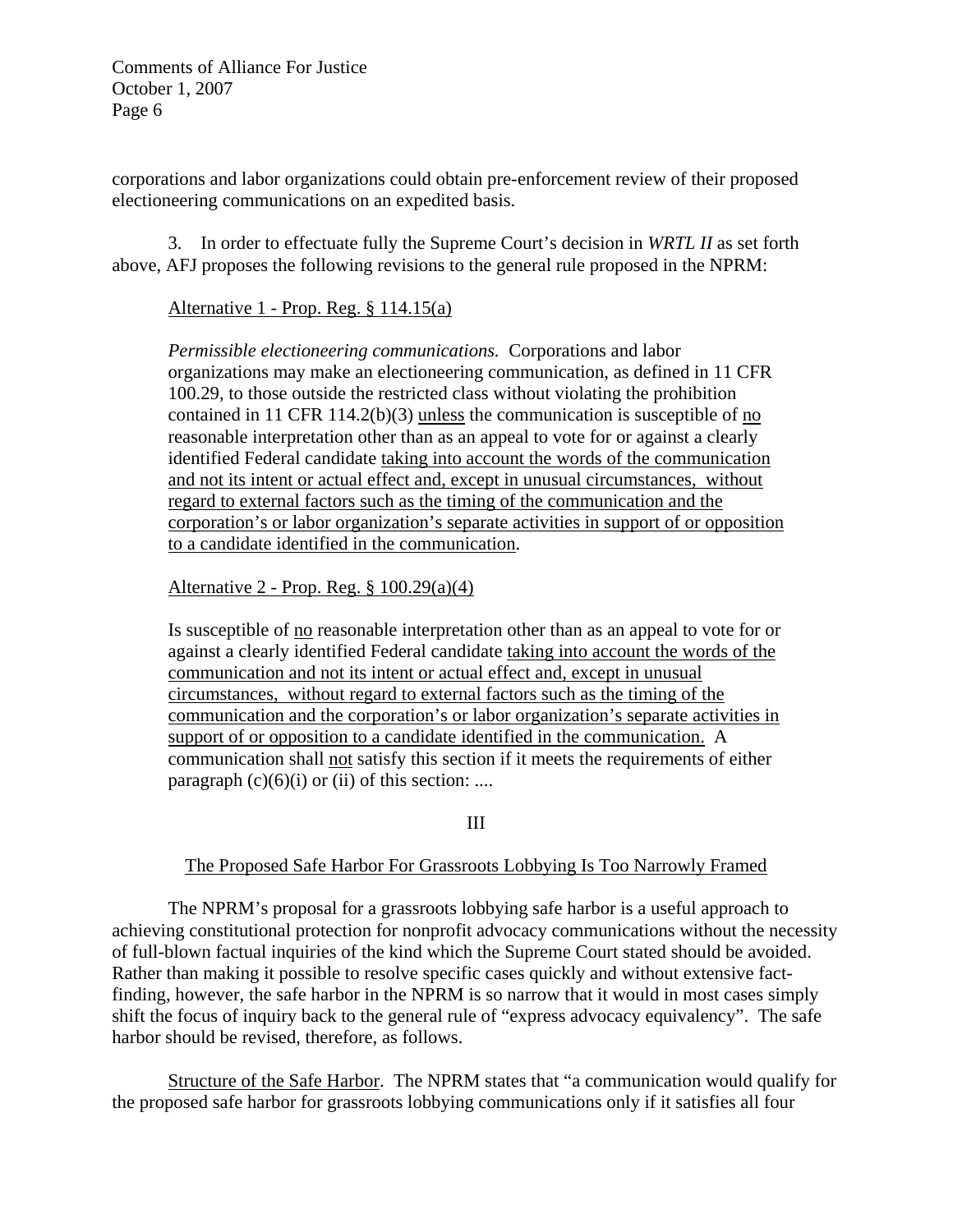1

prongs." NPRM, 72 Fed. Reg. at 50265. And, it further suggests, that a communication must meet all elements of each prong. *Id.* This approach is wholly inconsistent with *WRTL II.* While the plurality opinion referred to certain facts as showing that WRTL's ads were "consistent with that of a genuine issue ad," and lacked "indicia of express advocacy," 127 S.Ct. at 2667, Chief Justice Roberts did not state that the specific elements listed in his opinion are a *sine qua non* for determining whether a grassroots lobbying communication is protected. Such an approach would have been inconsistent with the very nature of an as-applied challenge, which relies on the facts of each individual case taken as a whole. Furthermore, in joining the plurality opinion, Justice Alito made clear that he had an open mind with respect to future as-applied challenges that might not fit squarely within the factors identified by Chief Justice Roberts. See 127 S.Ct. at 2674-75. As we show below, while some of the elements of the safe harbor proposed in the NPRM may sometimes bear on whether a communication should be protected, this will not always be the case depending upon the content of the communication as a whole. By making every element a condition of protection, the Commission would undermine the administrative and constitutional benefits attributable to adopting a safe harbor in the first place, and we urge the Commission to adopt a more flexible approach to the safe harbor.

 First Prong. The first prong of the safe harbor should be satisfied if a communication addresses a legislative or executive branch issue or an issue of public concern.5 As noted in the NPRM, the plurality opinion in *WRTL II* did not state that a communication must be "exclusively" about a legislative or executive branch matter or issue in order to be protected from regulation. Communications addressing policy issues facing the nation and important in an election may also be the subject of genuine issue ads. As the Court's plurality opinion makes clear, "discussion of issues cannot be banned merely because the issues might be relevant to an election." 127 S.Ct. at 2669 n. 7.

 It also should not be necessary to show that the matters or issues addressed in a communication are "pending" in order to qualify for the safe harbor. In *WRTL II,* Chief Justice Roberts stated that a court need not ignore basic background information "such as whether an ad 'describes a legislative issue that is either currently the subject of legislative scrutiny or likely to be the subject of such scrutiny in the near future,'" 127 S.Ct. at 2669, quoting the district court at 466 F. Supp. 2d at 207, but he cautioned that the need to consider such background "should not become an excuse for discovery or a broader inquiry of the sort we have just noted raises First Amendment concerns." *Id.* Whether a legislative or executive branch matter is "pending" may in some cases present difficult factual determinations and, moreover, does not take into account whether the issue is "likely to be the subject of such scrutiny in the near future." Including this element will defeat the very purpose of a safe harbor - namely to allow determinations to be

<sup>5</sup> The examples in the NPRM of what would constitute a "legislative or executive matter or issue," *see* 72 Fed. Reg. at 50265, are too narrow to be helpful to the regulated community and should not be included in the final regulation or E & J lest they seen as defining the limits of the regulation. The examples do not include initiatives or undertaking of executive branch officials and agencies other than the President, do not include amendments and other legislative actions which have not received a bill number, and do not include issues which have risen to prominence through events or other means than "through events in the states."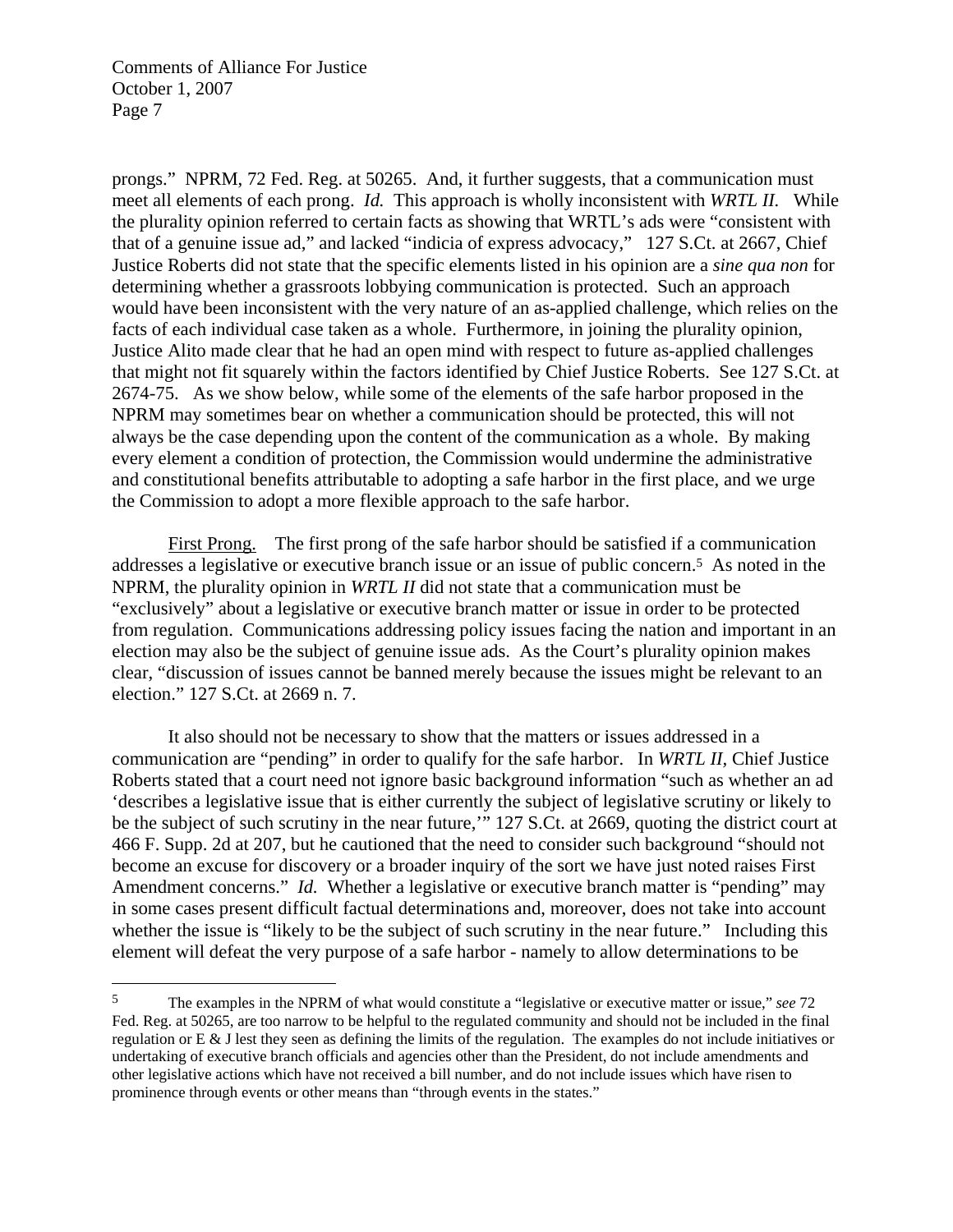.

made quickly and without detailed inquiry - and it should not be a mandatory element of the proposed safe harbor.

 Second Prong. A communication also should fall within the safe harbor regardless of whether it urges an officeholder "to take a particular position or action" or the general public to "adopt a particular position" and to contact an officeholder with respect to this position. Prop. Reg. §§ 114.15(b)(i),  $100.29(c)(6)(i)(B)$ . This requirement should be dropped entirely from the safe harbor because it is too narrow in two separate respects.

 First, the safe harbor should not be limited to communications that urge a candidate "to take a particular position" or that urge the general public to contact a candidate with respect to a particular position. Nonprofit organizations frequently urge the public to find out where specific candidates stand on an issue of concern to the organization, without stating a particular position on that issue. Especially for IRC  $\S 501(c)(3)$  organizations that are prohibited from intervening in political campaigns, this may be one of the few ways in which the organization may inject its issues into the campaign without violating the tax laws. Also, as Example 4 in the NPRM, 72 Fed. Reg. at 50268, demonstrates, the line between an exhortation to take a "particular position" and a more general exhortation to a candidate/officeholder to vote in a particular manner on a category of legislation (bills weakening environment protections) is so unclear as to be meaningless.

 Second, it is unnecessarily restrictive to limit the safe harbor to communications that are addressed to current officeholders, rather than to all candidates in an election. Nonprofit organizations often ask candidates to pledge to follow a particular position if they are elected, regardless of whether the candidate is an incumbent or a challenger. Organizations may also ask candidates not to accept campaign support from a particular industry, such as the oil or tobacco industry. Advocacy of this kind would be severely limited without any justification if this prong is limited to communications addressed only to office holders, rather than all candidates.

 Third Prong. A corporate or union broadcast ad also should not be excluded from the safe harbor merely because it mentions an election, candidacy, political party, opposing candidate, or voting by the general public, as proposed in the third prong of the safe harbor in the NPRM. As the examples in the NPRM make clear, references to an election, candidacy, etc. will not automatically mean that the communication is the equivalent of express advocacy. Thus, an ad which sets out the two candidates' positions on an issue in a neutral fashion and then urges the public to remember to vote on election day can hardly be interpreted as having no reasonable interpretation other than to vote for or against one of the candidates. An ad which discussed a candidate's position on an issue, but concludes with "Vote. It's important to your future," as set forth in the NPRM, would still be constitutionally protected since at best the implication of the tag line is unclear and it clearly does not demonstrate that the ad is the equivalent of express advocacy. This prong would also disqualify any ad, such as Example 4 in the NPRM, which mentions an officeholder's or candidate's acceptance of campaign contributions from a particular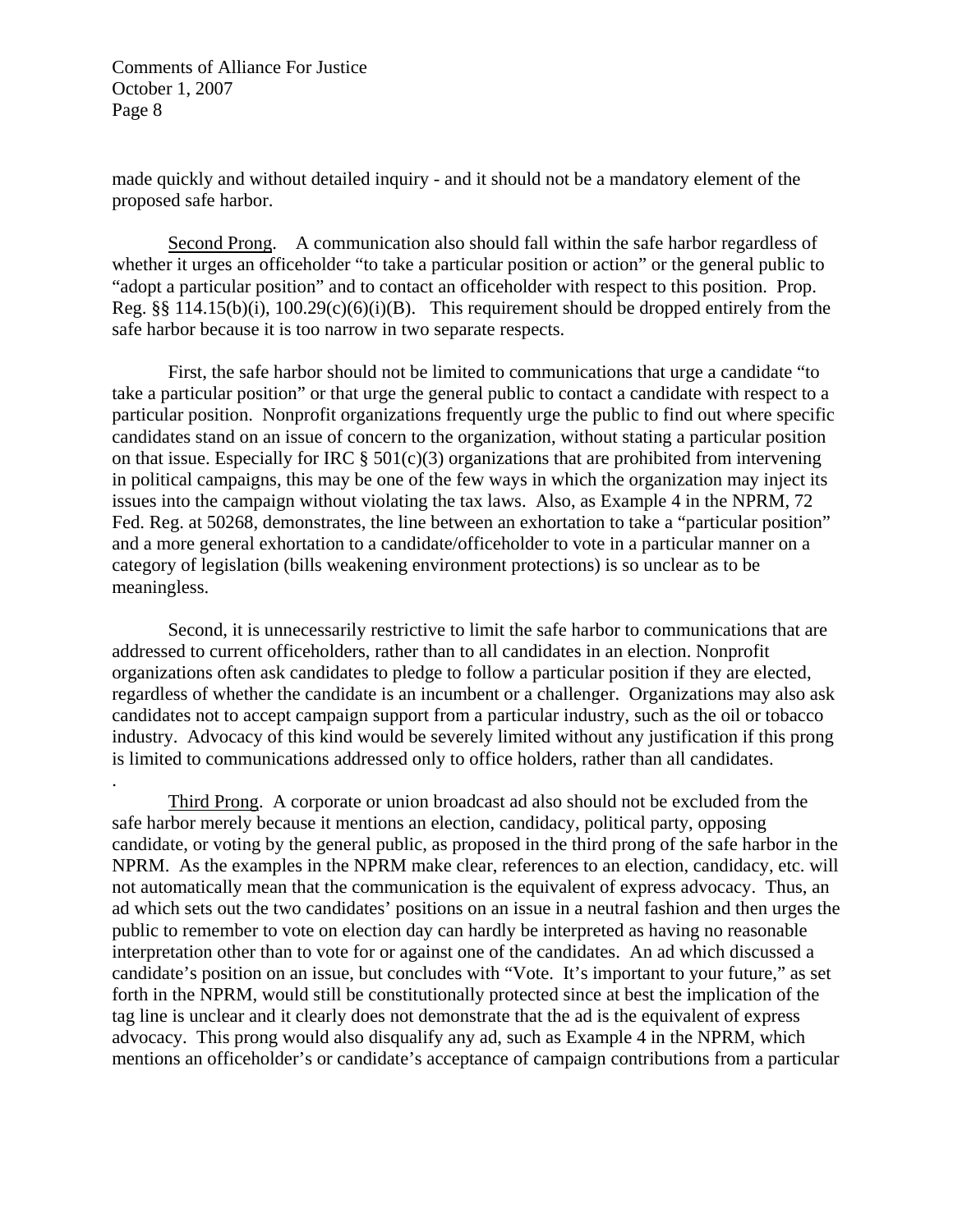$\overline{a}$ 

industry, since this would by definition be a reference to an election.<sup>6</sup> Since these references may frequently be benign, they should not be part of the safe harbor and this prong should be dropped in its entirety.

 Fourth Prong. AFJ agrees that whether a communication takes a position on a candidate's or officeholder's character, qualifications, or fitness for office may be relevant in deciding whether the ad should fall within the proposed safe harbor. There are a number of problems, however, with how the Commission intends to implement this prong.

 A. The presence of these factors *standing alone* should not be determinative of whether the communication falls within the safe harbor. Rather, as discussed above, these factors should be considered in the context of the communication as a whole; the presence of a single element mentioned in the fourth prong should not disqualify the communication, where it is relevant to assessing the candidate's position on an issue that is addressed in the communication. For example, an ad that focuses on a candidate's campaign position on the sanctity of marriage and then points out that the candidate himself has been divorced and remarried several times should not, in our view, fall outside of the safe harbor. Similarly, an ad which describes a candidate's position against the sale of tobacco to minors but points out that the candidate has accepted large amounts of campaign support from the tobacco industry should also fall within the safe harbor. Allegations that a candidate has misrepresented his own record or accomplishments also should not disqualify a communication standing alone, if the misrepresentation bears on an issue that is also addressed in the ad. Pointing out, for example, that a candidate who says he or she is opposed to the Iraq War voted in the past to support the War should not disqualify a communication from protection under the safe harbor even though it might be regarded as taking a position on the candidate's "character".

B. The NPRM also suggests that mentioning an officeholder's<sup>7</sup> prior position or record with respect to an issue would not disqualify the communication under the fourth prong unless the officeholder's past position is discussed "in a way that implicates the officeholder's character, qualifications, or fitness for office." 72 Fed. Reg. at 50266. As the examples in the NPRM make clear, however, it is extremely difficult to determine whether a reference to a candidate's position or record implicates his or her character, qualifications, or fitness for office. Given the Supreme Court's admonition that close cases must be decided in favor of speech, not

<sup>6</sup> Providing an officeholder's contact information as his or her campaign headquarters might be seen as a reference to an officeholder's candidacy, as suggested in the NPRM, but it still could not reasonably be seen as demonstrating that an ad is the equivalent of express advocacy. Similarly, implied references to candidacy such as photo shots of a candidate near the Capitol, in a mock-government office or other images is subject to the same objection. Assuming *arguendo* that these images even suggest "candidacy," they very clearly do not standing alone amount to the equivalent of express advocacy, which is the only relevant issue after *WRTL II*. .

 $7 \tI$  is unclear in the NPRM whether the Commission's reference to "officeholders" is intended to mean that an ad's reference to a non-officeholder candidate's prior record or position on an issue would always or never disqualify it from the safe harbor. If the former, this position cannot be supported for the same reasons as discussed in connection with the third prong.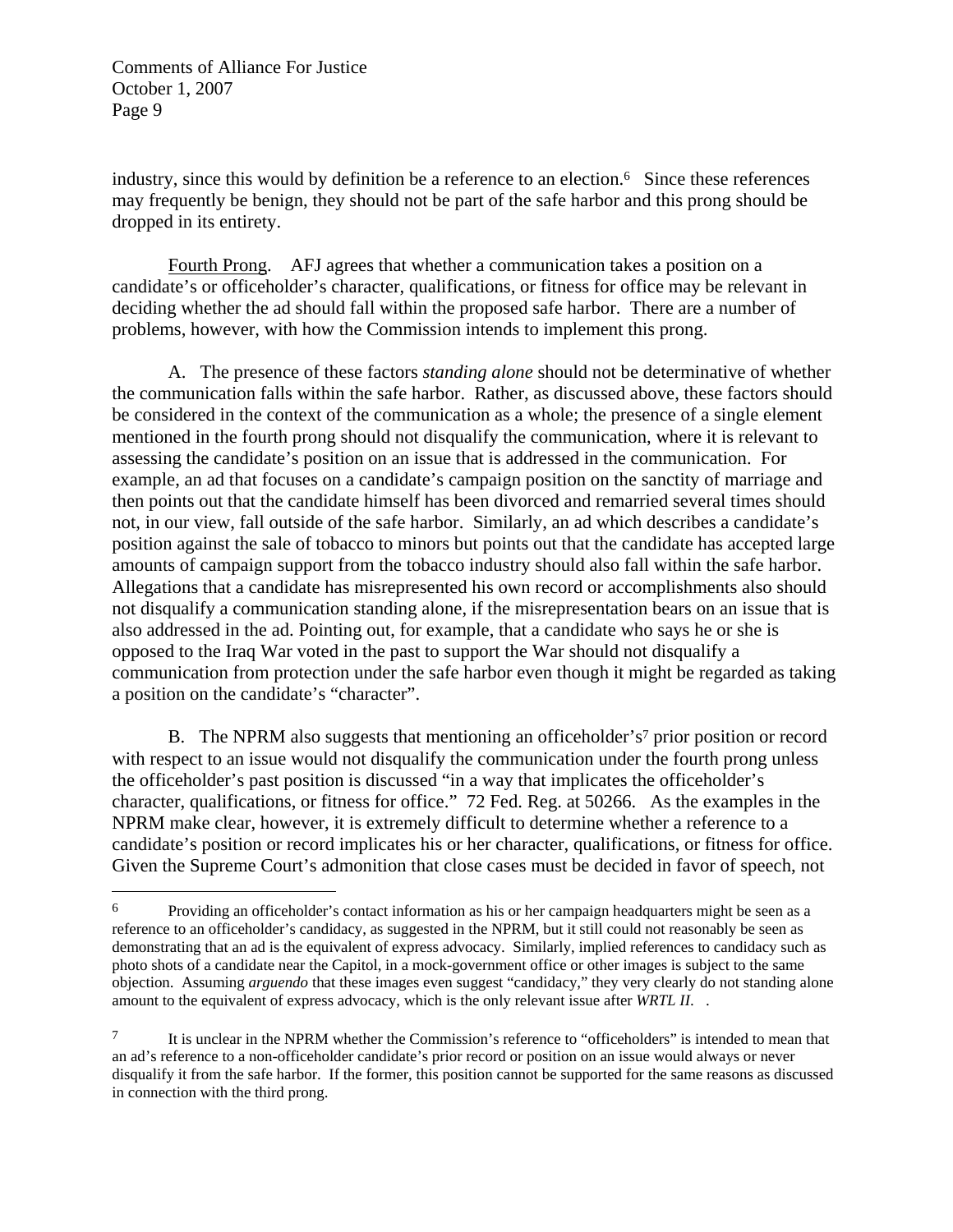censorship, AFJ believes that mentioning a candidate's prior record or position should never disqualify a communication from protection under the safe harbor.

Revised Safe Harbor. In order to reflect the above concerns, AFJ proposes that the first safe harbor in the regulation read as follows in either Alternative 1 or Alternative 2:

> A communication that, when taken as a whole, discusses a legislative or executive matter or issue or an issue of public concern and does not take a position on any candidate's or officeholder's character, qualifications, or fitness for office, other than by describing the candidate's prior record or position with respect to the matter or issue.

> > IV

## If The Commission Adopts Alternative 1, It Should Clarify the Reporting Requirements Applicable to Corporations and Labor Organizations

 The Commission is proposing in Alternative 1 to revise the rules on reporting electioneering communications to accommodate reporting by corporations and labor organizations making electioneering communications that are permissible under the proposed regulation. *See* NPRM, 72 Fed. Reg. at 50271. Specifically, the Commission would allow a corporation or labor organization to use a segregated bank account to pay exclusively for electioneering communications that are permissible under the *WRTL II* exemption. If such an account is used, the corporation or union must report the name and address of each donor who donated an amount aggregating \$1000 or more to the segregated bank account since the first day of the preceding calendar year. Prop. Reg. §§ 104.20(c)(7)(ii); 114.4(d)(2)(i). If a corporation or union uses general treasury funds, rather than a segregated bank account, to pay for an electioneering communication protected under *WRTL II,* the Commission asks whether the corporation or union should be required to report the name and address of each donor who donated an amount aggregating \$1,000 or more to the corporation or union during the relevant period and, if so, which receipts would qualify as "donations". *Id.*

 In responding to the Commission's questions regarding the use of funds from an organization's general treasury, it is first important to recognize that the agency is writing on a blank slate. As noted in the NPRM, the Supreme Court in *McConnell* upheld BCRA § 201's reporting requirements against a facial First Amendment challenge. The Court's holding was a narrow one, however. The reporting requirements in issue only applied to those individuals and entities that were permitted under BCRA to make electioneering communications, namely unincorporated organizations and QNCs. Moreover, the holding was limited to reporting of electioneering communications that were the equivalent of express advocacy. By creating a new category of speech - communications that are not the equivalent of express advocacy - and allowing corporations and labor organizations to use their general treasury funds to pay for them,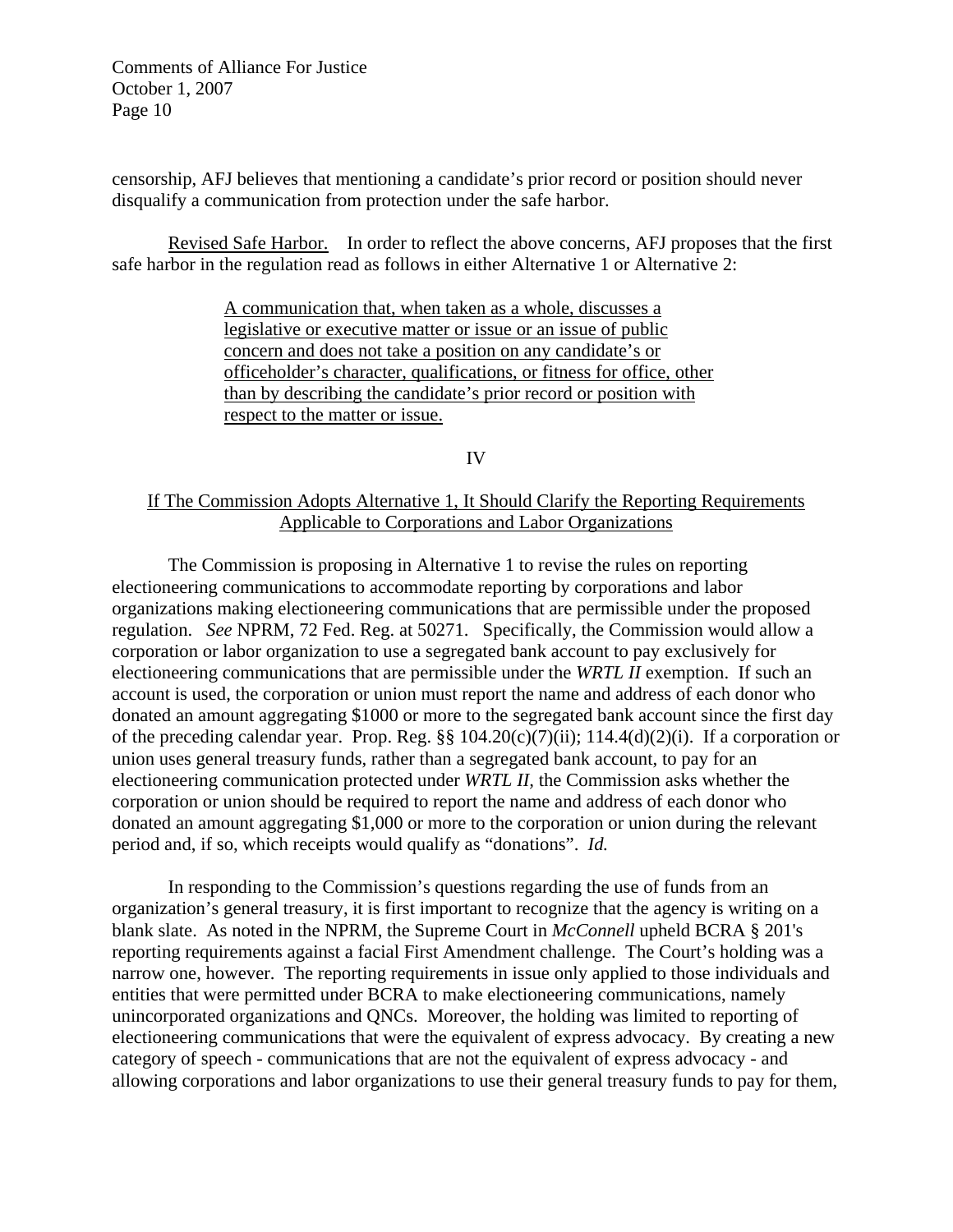$\overline{a}$ 

*WRTL II* opens up questions that could not have been, and were not, considered or decided in *McConnell.* 

 Nonprofit corporations making electioneering communications under the *WRTL II*  exception may receive funds into their general treasuries from a wide variety of sources: membership dues; admission fees, subscriptions, sales of educational materials and other revenue from their exempt activities; interest, dividends and other income from investments; and income from unrelated business activities. Neither the plain meaning of the statutory term "contributors," BCRA  $\S 201(f)(2)(F)$ , nor the regulatory term "donations," Reg.  $\S 104.20(c)(8)$ , is broad enough to include all forms of revenue received by a nonprofit organization. Furthermore, if nonprofit organizations are required to report each and every source of all such funds aggregating \$ 1,000 or more during the current and previous calendar years, the accounting and reporting burdens will be enormous, and would far exceed all reporting requirements otherwise applicable to such organizations.8 Finally, reporting all sources of revenue that could have been used to pay for an electioneering communication would be misleading to the public since it would suggest a connection between the revenue sources and the ads when none in fact exists. For these reasons, the Commission should make clear that the "donations" to nonprofit organizations which must be reported do not include any sources of revenue except for gifts, grants and contributions as listed on line 1 of IRS Form 990.

 The more difficult question is whether corporations and unions should be required to report every unrestricted grant or contribution aggregating more than \$1,000 made during the reporting period or should they be required to report only those grants and contributions that are designated to support the organization's electioneering communications? AFJ believes that the latter approach is more consistent with the purposes of the statute, Congress' approach with respect to reporting of independent expenditures, and established First Amendment principles.

 First, given the high cost of broadcast media in today's market, a donor to an organization of a \$1,000 unrestricted contribution is unlikely to have any influence on whether a corporation or labor organization decides to run an electioneering communication and/or the content, timing or other elements of the communication.

 Second, it would be unfair to donors of unrestricted funds to suggest that their contributions have been used to support specific electioneering communications with which they may not agree and for which they have had no direct involvement. Indeed, in AFJ's experience, some prospective donors have refused to make grants to nonprofit organizations because they are unwilling to have their unrestricted grants reported as a source of funding for particular advocacy

<sup>8</sup> For tax purposes, with the exception of gifts, grants and contributions, nonprofit organizations report only the total amount of revenue received in different categories, without reporting the individual sources of their revenue. *See* IRS Form 990, Part I, lines 2-11 (2006). Organizations exempt under sections 501(c)(3) or (4) of the Internal Revenue Code ("IRC") are required to identify individual donors only for contributions of \$5,000 or more, and in some instances IRC  $501(c)(3)$  organizations are only required to report contributions exceeding 2% of all contributions received during the reporting period. *See* IRS Form 990, Schedule B (2006).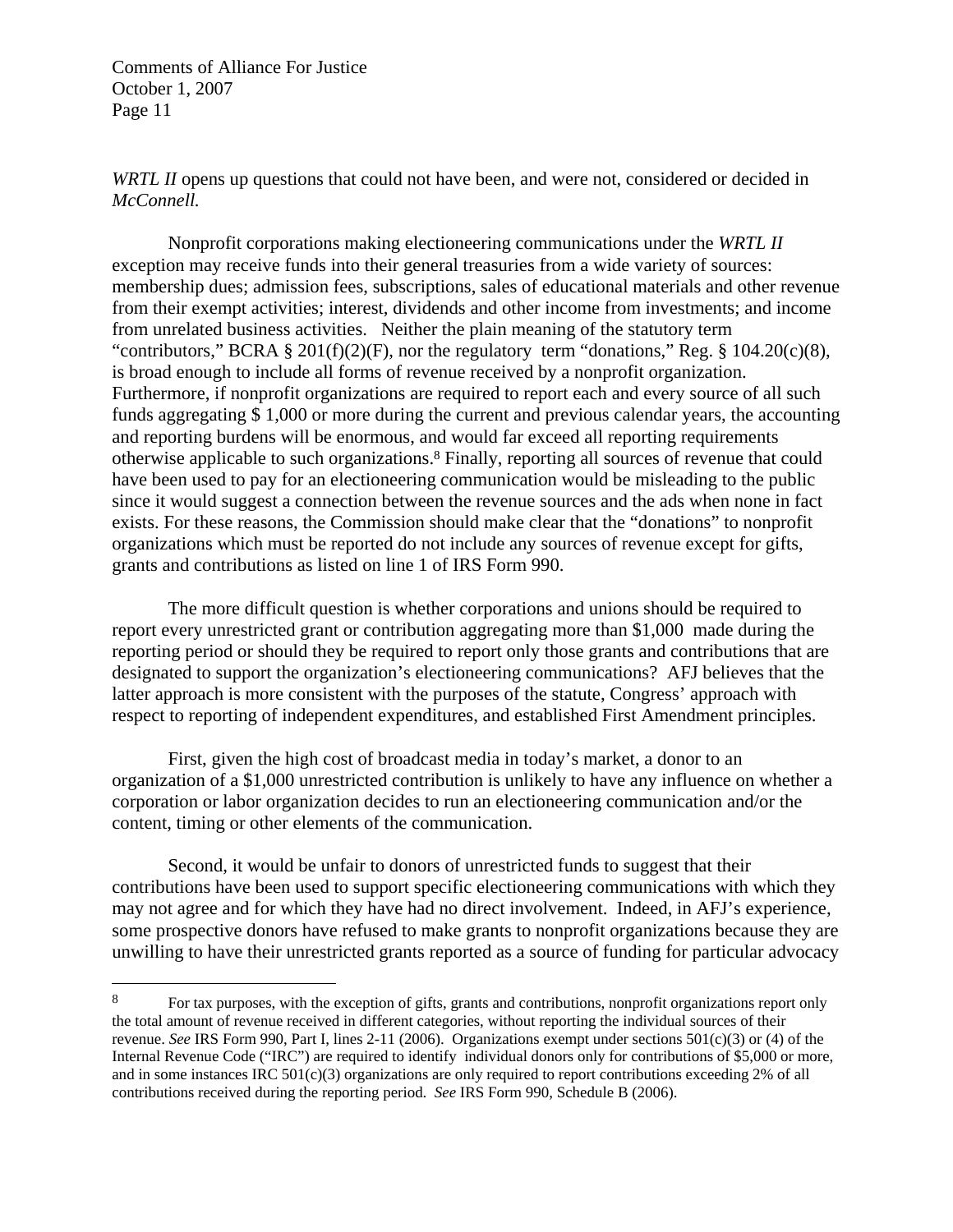1

communications. In contrast to restricted grants and contributions, which must be used for the purpose designated by the donor, unrestricted grants and contributions may be used by the organization for any lawful purpose in the discretion of the organization, without the permission or approval of the donor. It would be completely misleading to suggest that a donor of an unrestricted contribution was in any way responsible for an organization's broadcast communications covered by BCRA § 201.

 Third, the approach we suggest is consistent with the reporting requirement for independent expenditures by political committees and other persons. Such entities must identify each person who made a contribution in excess of \$200 to the person filing such report, only if the contribution "was made for the purpose of furthering the reported independent expenditure." FECA § 434(c)(2)(C); Reg. § 109.10(e)(1)(vi). The Commission has stated that under this provision, reporting of independent expenditures "is limited to those who contributed specifically for independent expenditures."<sup>9</sup> Final Rules, "BCRA Reporting," 68 Fed. Reg. 404, 413 (Jan. 3, 2003).

 Finally, restricting reportable contributions to those made for the purpose of furthering the reported electioneering communication may be necessary to preserve the constitutionality of BCRA § 201. In *McConnell*, the Court refused to create a blanket exemption from BCRA's reporting requirements based on the Court's earlier approval in *Buckley v. Valeo* of FECA's reporting requirements for independent expenditures. *See* 540 U.S. at 196 and 196 n. 81. The Court appeared to assume, however, that BCRA § 201, like FECA's independent expenditure reporting requirement, was limited to contributions made for the purpose of supporting the communication being reported.10 *See* 540 U.S. at 194 (BCRA requires reporting of "all persons sharing the costs of the disbursements.") If the statute is not construed in this manner, it would not be narrowly tailored to serve a compelling interest, as required by the First Amendment, since it would require disclosure of anyone who made a contribution to the reporting entity of as little as \$1,000 at any time in the current and preceding calendar years, a period that could reach 22 months before the ad was disseminated.11 *Cf. California Pro-Life Council, Inc. v. Getman,*

<sup>&</sup>lt;sup>9</sup> The quote is from the portion of the 2003 E  $&$  J that addressed disclosure of donors to a segregated bank account. The portion of the E & J addressing disclosure of donors when not using a segregated bank account did not indicate whether disclosure was limited to donors of amounts restricted for electioneering communications. In any event, the primary application of the disclosure requirement was to QNCs, whereas the question now before the Commission involves all corporations and labor organizations. To the extent that the prior regulation and  $E \& J$  may be read to suggest that QNCs must report both restricted and unrestricted donors to their general treasury accounts, the question should be reconsidered in light of *WRTL II.* 

<sup>10</sup> In its brief in *McConnell*, the Commission similarly compared BCRA's reporting requirements for electioneering communications with FECA's independent expenditure reporting requirements. *See* Brief For The Federal Election Commission, Et. Al., Nos.02-1674, et. al. (O.T.2002) 119 ("[§ 201] simply updates the requirements that have long applied to express advocacy, and were upheld in *Buckley*, to reflect BCRA's adjustment of Section 441b to apply to 'electioneering communications.'")

<sup>11</sup> As the Court made clear in *McConnell*, the purpose of BCRA's reporting requirement is to prevent organizations and individuals who support electioneering communications from hiding behind fictitious names that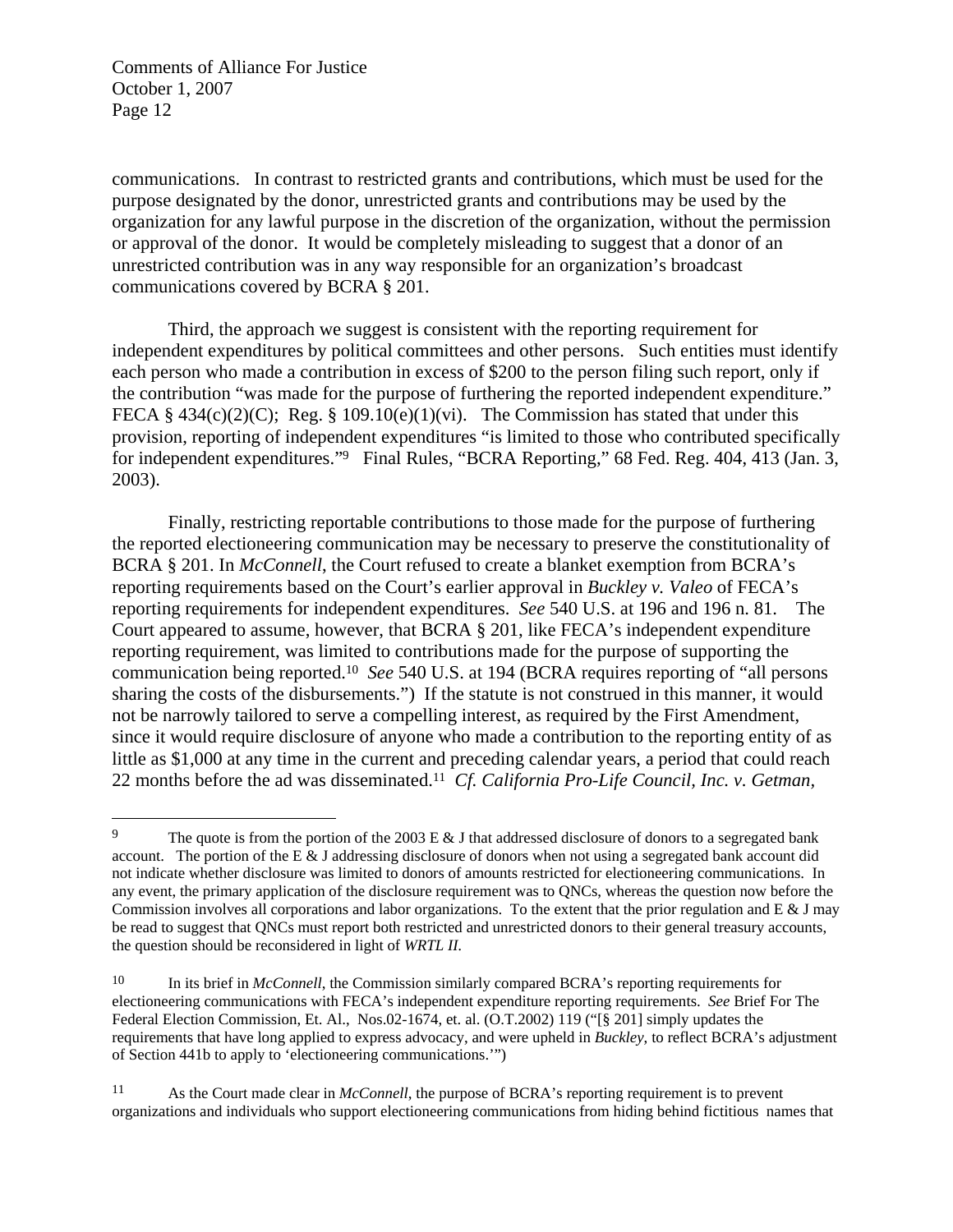Civ. S-00-1698 FCD/GGH (E.D. Ca. February 22, 2005) (upholding reporting requirements for ballot measure activity because they were limited to contributions for express political advocacy); *Richey v. Tyson*, 120 F. Supp. 2d 1298, 1318-1319 (S.D.Ala. 2000) (limiting reporting requirement to contributions made for the purpose of expressly advocating ballot measures). AFJ's proposed construction of BCRA § 201 avoids this constitutional infirmity.

V

## The Regulation Should Include Safe Harbors for Public Service Announcements and Promotions of Charitable Organizations and Events

 The Commission should adopt separate safe harbors for public service announcements and charitable promotions because such communications are not the functional equivalent of express advocacy and are readily identifiable on the basis of their content alone.

 A safe harbor for PSAs should apply to any electioneering communication within the meaning of BCRA §§ 201 and 203 that addresses an issue of general public importance and does not take a position on any candidate's or officeholder's character, qualifications, or fitness for office, as in the fourth prong of the proposed grassroots lobbying safe harbor in the NPRM. Since PSAs are frequently used to educate the public about a health or other important problems, it should not be necessary to include a specific call to action, as in the second prong of the proposed grassroots lobbying safe harbor. Furthermore, a communication that addresses the importance of registering to vote or voting should not be excluded from the safe harbor, as it would be under the proposed third prong in the NPRM.12

 A safe harbor for charitable promotions and events should apply to any electioneering communication within the meaning of BCRA §§ 201 and 203 which advertises the services of a charitable or other similar organization.13 As with the PSA safe harbor, there is no reason to require a particular call to action, as in the second prong of the NPRM.

 mask the supporters' true identities. The three-judge district court relied on the same interest in upholding the statute's requirement to disclose donors. 251 F. Supp. 2d at ("Without disclosure of donors, it is difficult, if not impossible for the voting public to know who is sponsoring political advertisements under amorphous and nondescript pseudonyms.") Even if BCRA § 201 is ultimately found to be constitutional as applied to issue advertisements in general, this purpose is not served by broadly requiring disclosure of every relatively small contribution to the reporting organization made as much as a year and a half before the issue ad is disseminated.

12 Referring to an individual's candidacy does not serve this purpose and therefore could be a reasonable basis for exclusion from the safe harbor.

<sup>13</sup> The safe harbor should not be limited to fundraising for IRC § 501(c)(3) organizations, even though this is likely to be its most frequent application. Fundraising for IRC  $\S$  501(c)(4) and other nonprofit entities should also be included.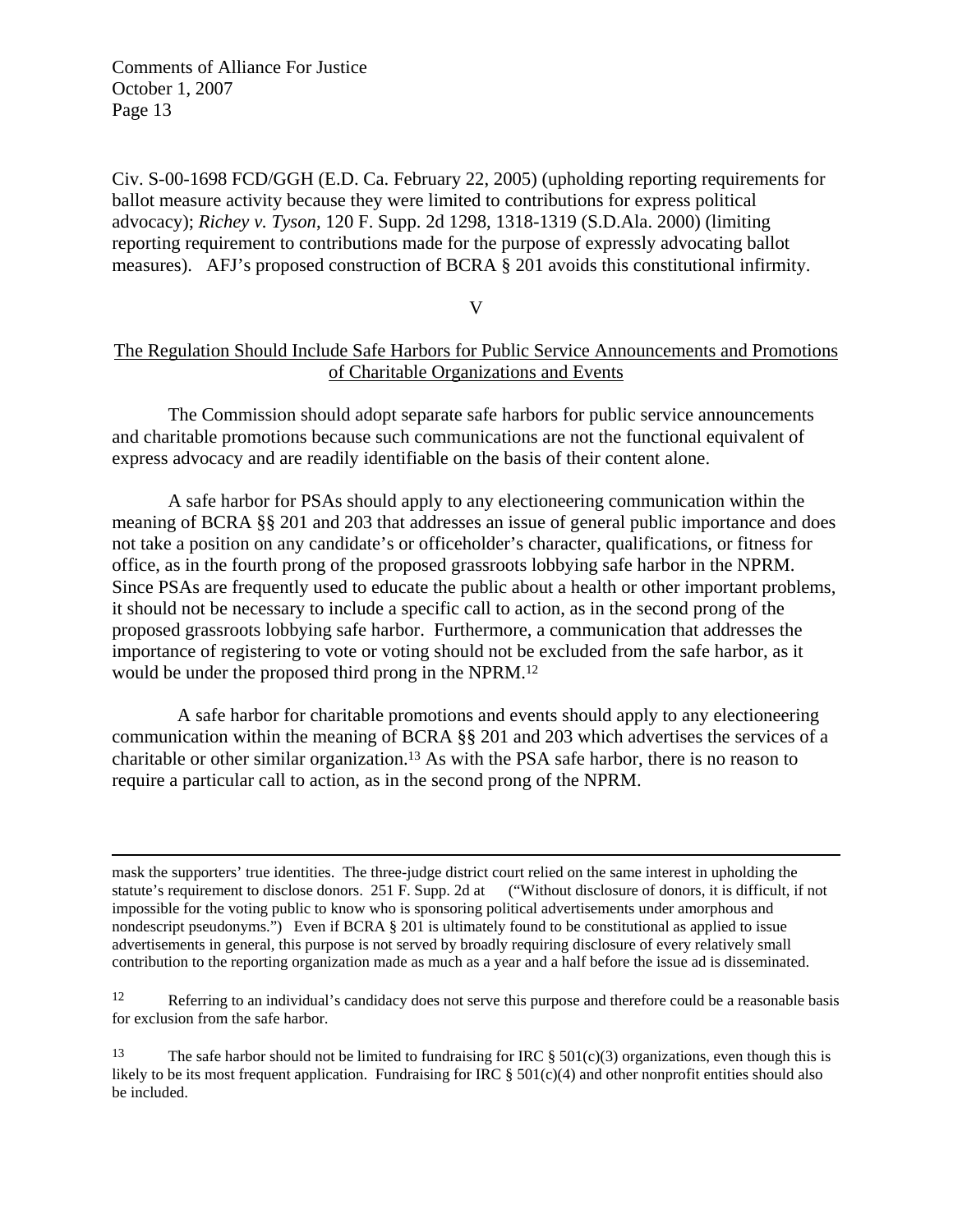$\overline{a}$ 

VI

### The Commission Should Amend The QNC Regulation To Include Organizations Exempt From Taxation Under Section 501(c)(3) of the Internal Revenue Code

 With one minor exception, the NPRM does not propose any changes in the current regulation defining Qualified Nonprofit Corporations ("QNCs"). *See* NPRM, at 50272 ("The Commission is not proposing any changes to its regulations concerning QNCs at section 114.10.") The decision in *WRTL II,* however, highlights the need for the Commission to amend the QNC regulation in at least one respect.14

 Under the current regulation, a nonprofit corporation may not qualify for status as a QNC unless it is described in IRC  $\S 501(c)(4)$ . Reg.  $\S 114.10(c)(5)$ . IRC  $\S 501(c)(3)$  organizations, therefore, are not eligible. This omission was of little concern when the QNC regulation was first issued in 1995, since IRC  $\S$  501(c)(3) organizations could not pay for independent expenditures as a matter of federal tax law and this was the only type of communication which QNC status then permitted. *See* Final Rule, "Express Advocacy; Independent Expenditures; Corporate and Labor Organization Expenditures," 60 Fed. Reg. 35292, 35296 (July 6, 1995).

 The adoption of BCRA's prohibition on corporate electioneering communications and the Supreme Court's recognition of an *MCFL*-type exemption for nonprofit corporations in BCRA § 203 changed the situation significantly. In contrast to independent expenditures which expressly advocate the election or defeat of a candidate, IRC  $\S$  501(c)(3) organizations may conduct electioneering communications under certain circumstances.15 *See* Rev.Proc. 2004-06, 2004-6 I.R.B.328. However, the regulation's limitation of ONC status to IRC  $\S$  501(c)(4) organizations means that IRC  $\S 501(c)(3)$  corporations may not take advantage of this ruling even where they satisfy all of the other qualifications in the QNC regulation. Since IRC  $\S 501(c)(3)$ organizations raise the same constitutional considerations as are applicable to IRC  $\S 501(c)(4)s$ , the Commission should amend the regulation to broaden the scope of nonprofit organizations eligible for QNC status.

<sup>14</sup> A number of courts have found fault with the current QNC regulation in other respects. *See FEC v. National Rifle Ass'n,* 254 F. 3d 173, 191-93 (D.C. Cir. 2001); *FEC v. Survival Education Fund, Inc.,* 65 F.3d 285, 292-94 (2d Cir. 1995); *see also Colorado Right To Life Committee, Inc. v. Coffman,* Nos. 05-1519 and 05-1538 (10th Cir. August 21, 2007), slip op. at 23; *North Carolina Right to Life, Inc. v. Bartlett,* 168 F. 3d 705, 714 (4th Cir. 1999); *Day v. Holahan,* 34 F.3d 1356, 1363-64 (8th Cir. 1994). While AFJ urges the Commission to address these more fundamental issues in another QNC rulemaking, we recognize that these issues are beyond the scope of this rulemaking.

<sup>15</sup> Although the IRS has permitted IRC  $\S$  501(c)(3) organizations to disseminate electioneering communications under limited circumstances, such organizations remain subject to the basic statutory prohibition against political campaign intervention, thereby limiting the benefits of QNC status in this context.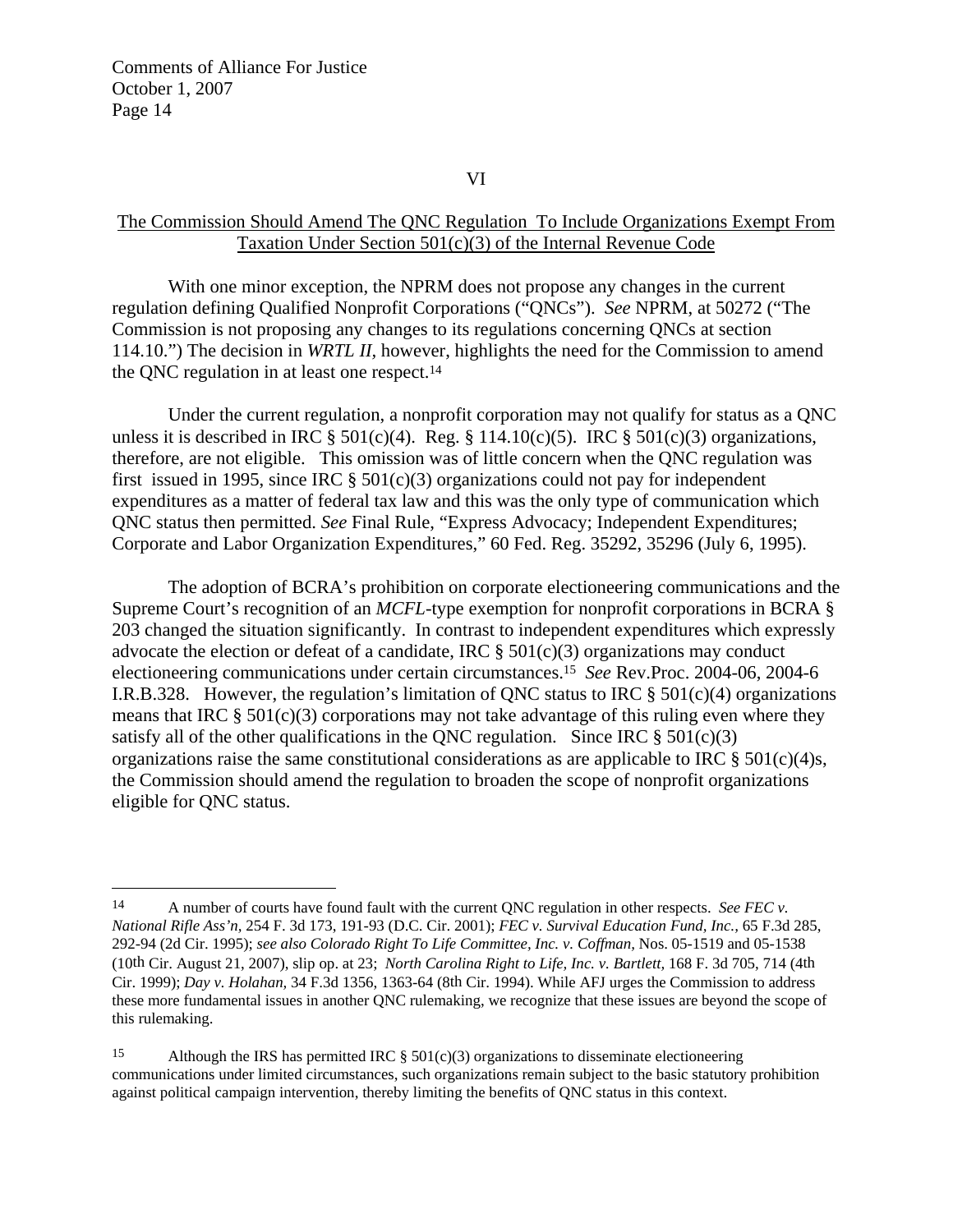$\overline{a}$ 

VII

## The Constitutional Standard Announced in *WRTL II* Should Apply To Communications Which Are Not Electioneering Communications

 The NPRM asks whether the decision in *WRTL II* also provides guidance regarding the constitutional reach of other provisions of FECA. *See* 72 Fed. Reg. at 50263. The answer to this question must surely be yes. If a nonprofit corporation's broadcast ad is constitutionally protected under the "functional equivalency" test when it is disseminated within the 30/60 day windows for electioneering communications, it follows *a fortiori* that the same message disseminated outside of the 30/60 windows, or to a different audience, or in another medium, must also be protected from regulation as express advocacy under the First Amendment. If a communication is not the functional equivalent of express advocacy, it most certainly cannot be found to be express advocacy.

*WRTL II*, therefore, requires the Commission to reconsider at least whether its current definition of "expressly advocating" is consistent with the Supreme Court's standard. AFJ believes that certain aspects of section 100.22(a) as well as the alternative definition in 100.22(b) include communications that are protected under the First Amendment and should not be enforced in their current form. We do not, however, recommend that the Commission undertake to amend its current regulation as part of this rulemaking for two distinct reasons.

 First, as noted at the beginning of these comments, we are concerned that the Commission will be unable to address even those issues most directly raised by *WRTL II* in the short time available before BCRA's ban on corporate and union electioneering communications takes effect for the 2008 election cycle. A revision of the definition of express advocacy would merely add to the burden on the Commission and possibly delay even further badly needed guidance under BCRA §§ 201 and 203.

 Second, before reaching the question whether Reg. § 100.22 is consistent with the constitutional standard announced in *WRTL II,* the Commission should first consider whether the regulation, particularly Reg. § 100.22(b), is defensible as a matter of *statutory* interpretation in light of *WRTL II, McConnell,* and other recent Supreme Court decisions. The term express advocacy has been interpreted in those cases to mean communications that include the so-called magic words first articulated in *Buckley v. Valeo.* Thus, while the Court in *McConnell* held that Congress could go beyond the magic words test as a matter of constitutional law, and the Court in *WRTL II* then limited how far Congress could go by adopting the functional equivalency test, neither decision questioned the Court's longstanding interpretation of "express advocacy" as meaning magic words.16 *See, e.g., McConnell,* 540 U.S. at 126 ("As a result of *[Buckley*'s] strict

<sup>16</sup> If the Commission were to adopt this view of express advocacy, then the conundrum raised in the NPRM would disappear. If the definition of independent expenditures is limited to communications using the magic words, then it would not subsume all electioneering communications and effectively nullify BCRA § 434(f). If anything, the discussion in the NPRM points out why a more limited definition of express advocacy is more consistent with FECA's statutory scheme.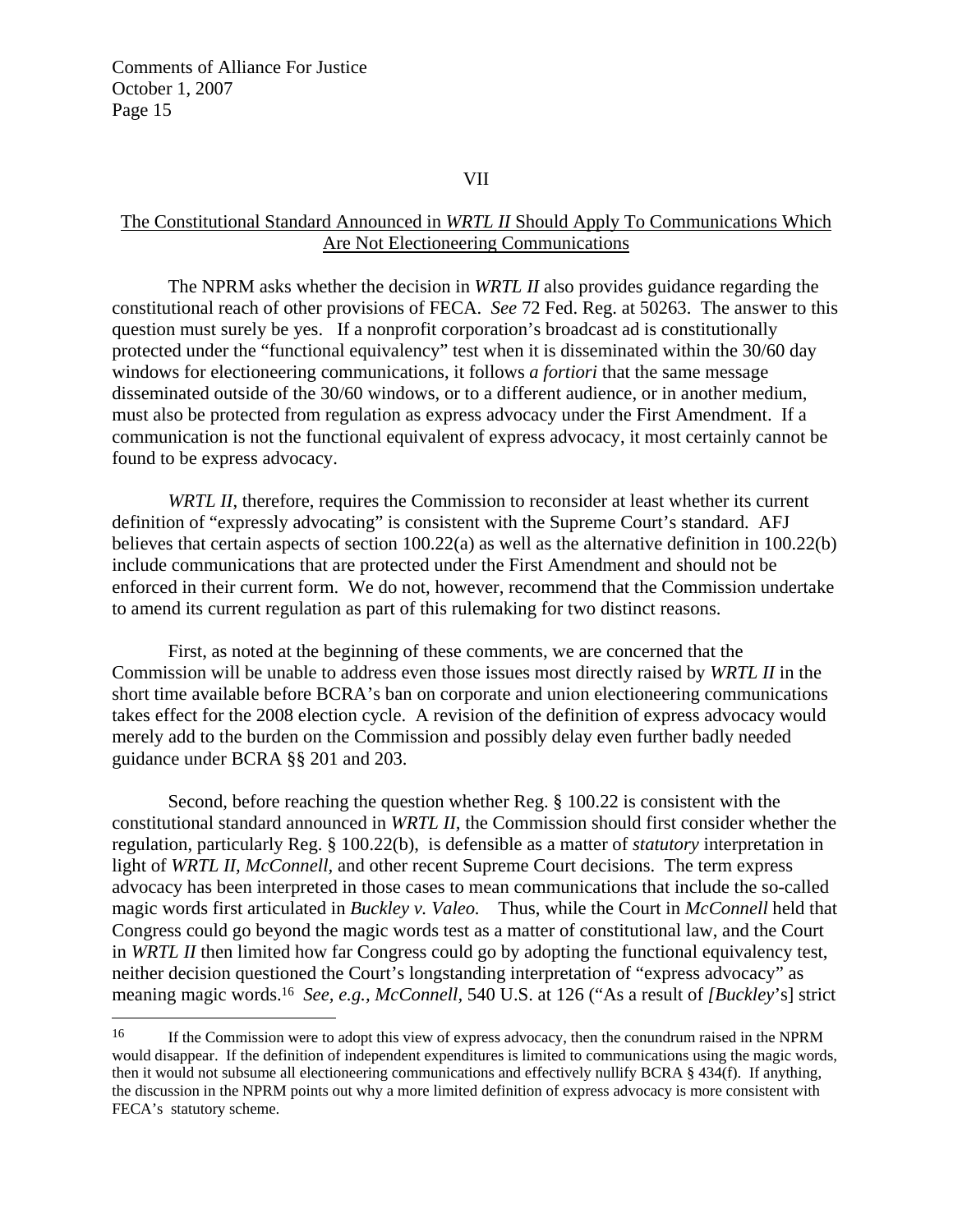$\overline{a}$ 

reading of the statute, the use or omission of 'magic words' ... marked a bright statutory line separating 'express advocacy' from 'issue advocacy.'")<sup>17</sup> Since the current regulation's consistency with the statute was not raised in the current NPRM, we recommend that the Commission immediately initiate a separate rulemaking to consider both the statutory and constitutional issues presented by the current regulatory definition of express advocacy after *WRTL II*.

#### VIII

## The Commission Should Reconsider The Impact of *WRTL II* On The Definition of Coordinated Communications In A Separate Rulemaking

 As the NPRM makes clear, if the Commission adopts the approach in Alternative 2 of the proposed regulation, electioneering communications that are not the functional equivalent of express advocacy would no longer fall under the first content standard used to define coordinated communications, *see* Reg. § 109.21(c)(1), but might still fall under the second and fourth content standards. *See* Reg. §§ 109.21(c)(2) & (c)(4). If, on the other hand, the Commission adopts Alternative 1, then even permissible electioneering communications would continue to fall under the first content standard, as well as the second and fourth content standards.

 While these conclusions follow from the language of the current coordination regulation, they are not necessarily an appropriate response to the decision in *WRTL II*. As the Commission itself recognized when it adopted the current definition of coordinated communications, all four content standards serve "to limit the new rules to communications whose subject matter is reasonably related to an election." Final Rules, "BCRA Reporting; Coordinated and Independent Expenditures," 68 Fed. Reg. 421, 427 (Jan. 3, 2003). Similarly, in reviewing the regulation's fourth content standard under the Administrative Procedure Act, the Court of Appeals for the District of Columbia Circuit recognized that it serves the permissible purpose of "leaving space for collaboration between politicians and outsiders on legislative and political issues involving only a weak nexus to any electoral campaign." *Shays and Meehan v. FEC,* 414 F.3d at 99.

*WRTL II* makes clear that not all communications within the definition of electioneering communications have an election-influencing purpose. Given the purpose of the content standards to limit coordinated communications to election related communications, this holding raises questions whether permissible electioneering communications should continue to fall within the first content standard of the current coordination regulation, as they would under Alternative 1, or whether they should even continue to fall within the fourth content standard, as they would under Alternatives 1 and 2. We recognize, however, that answering these questions has been complicated by the recent decision of the district court in *Shays v. FEC,* C.A. No. 06-

<sup>17</sup> Lower courts have similarly understood that FECA's use of "express advocacy" is meant to incorporate the magic words test. *See, e.g., Shays and Meehan v. FEC,* 414 F. 3d 76, 80 (D.C.Cir. 2005) ("Due to its reliance on specific phrases like 'vote for' and 'vote against,' the express advocacy standard became known as the 'magic words' test.")